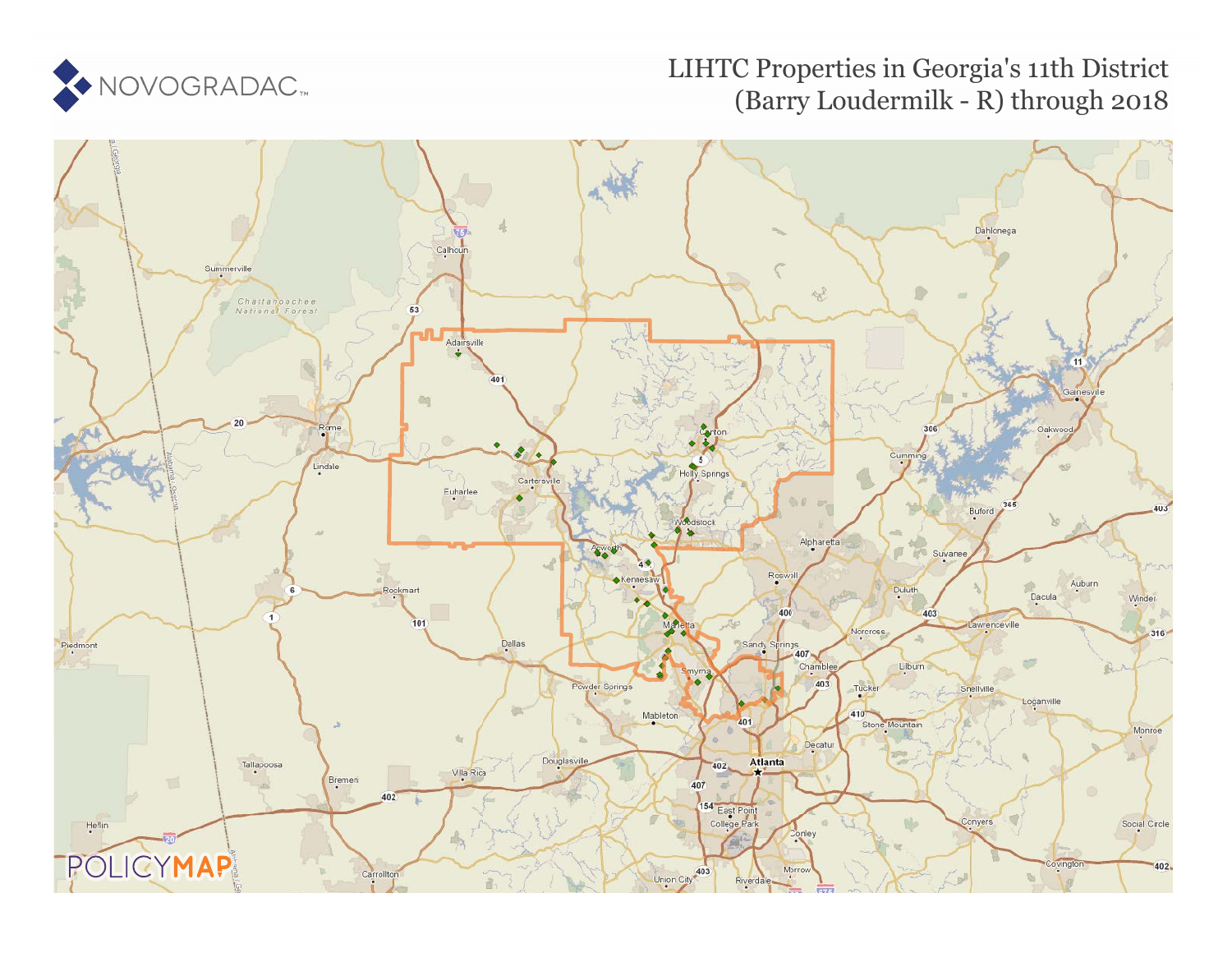| <b>Project Name</b>                                                 | <b>Address</b>                                                   | <b>City</b>                                                            | <b>State</b>     | <b>Zip Code</b> | Nonprofit<br><b>Sponsor</b> | <b>Allocation</b><br>Year | Annual<br><b>Allocated</b><br><b>Amount</b> | in Service           | <b>Year Placed Construction</b><br><b>Type</b> | <b>Total</b><br><b>Units</b> | Low<br>Income<br><b>Units</b> | <b>Rent or</b><br><b>Income</b><br><b>Ceiling</b> | <b>Credit</b><br><b>Percentag Exempt</b><br>$\bullet$ | Tax-<br><b>Bond</b> | <b>HUD Multi-</b><br><b>Family</b><br>Financing/Rent<br>al Assistance |
|---------------------------------------------------------------------|------------------------------------------------------------------|------------------------------------------------------------------------|------------------|-----------------|-----------------------------|---------------------------|---------------------------------------------|----------------------|------------------------------------------------|------------------------------|-------------------------------|---------------------------------------------------|-------------------------------------------------------|---------------------|-----------------------------------------------------------------------|
| WHISPERING TRACE 131 BENTLEY<br><b>APARTMENTS</b>                   | <b>PKWY</b>                                                      | <b>WOODSTOCK</b>                                                       | GA               | 30188           |                             | 1988                      | \$0                                         | 1990                 | <b>New Construction</b>                        | 77                           | 40                            |                                                   | Not<br>Indicated                                      | Yes                 |                                                                       |
| <b>FARRINGTON</b>                                                   | 2751<br>HAMMONDTO MARIETTA<br>N RD SE                            |                                                                        | $_{\mathrm{GA}}$ | 30060-5342      | No                          | Insufficient<br>Data      | $\mathbf{S}$                                | 1991                 | Not Indicated                                  | 257                          | $\bf{0}$                      |                                                   | <b>TCEP</b> only                                      |                     |                                                                       |
| <b>CHARLESTON TRACE</b><br><b>APARTMENTS</b>                        | 2751<br>HAMMONDTO MARIETTA<br>N RD SE                            |                                                                        | GA               | 30060           | $\mathbf{N}\mathbf{o}$      | 1991                      | \$0                                         | 1992                 | Acquisition and<br>Rehab                       | 261                          | 250                           |                                                   | Not<br>Indicated                                      | No                  |                                                                       |
| <b>SCHOOL STREET</b>                                                | $4700$ SCHOOL $\quad$ ACWORTH<br><b>ST</b>                       |                                                                        | $_{\mathrm{GA}}$ | 30101           |                             | 2013                      | \$0                                         | Insufficient<br>Data | Not Indicated                                  | 100                          | $\bf{0}$                      |                                                   | Not<br>Indicated                                      |                     |                                                                       |
| PIEDMONT SENIOR<br><b>TOWER</b>                                     | 3601<br>PIEDMONT RD ATLANTA<br>NE                                |                                                                        | GA               | 30305-1436      |                             | Insufficient<br>Data      | \$0                                         | Insufficient<br>Data | Not Indicated                                  | 208                          | $\mathbf 0$                   |                                                   | <b>TCEP</b> only                                      |                     |                                                                       |
| TOWN CENTER<br>HEIGHTS/THE<br><b>LEGACY @ WALTON</b><br><b>HGTS</b> | 178 ROBERTS<br>TRAIL                                             | <b>MARIETTA</b>                                                        | GA               | 30066-3326      |                             | Insufficient<br>Data      | \$0                                         | Insufficient<br>Data | Not Indicated                                  | 100                          | $\bf{0}$                      |                                                   | <b>TCEP</b> only                                      |                     |                                                                       |
| <b>ABBINGTON</b><br>PERIMETER                                       | 3250<br>PANTHERSVIL ATLANTA<br>LE RD                             |                                                                        | GA               | 30334           |                             | Insufficient<br>Data      | S <sub>0</sub>                              | Insufficient<br>Data | Not Indicated                                  | 72                           | 61                            |                                                   | Not<br>Indicated                                      |                     |                                                                       |
| <b>CROSSFIELD</b><br><b>APARTMENTS</b>                              | CIR                                                              | $\begin{tabular}{cc} 7 CROSSFIED & CARTERSVILLE & GA \\ \end{tabular}$ |                  | 30121           |                             | 1988                      | \$0                                         | 1989                 | <b>New Construction</b>                        | 48                           | 48                            |                                                   | Not<br>Indicated                                      | No                  |                                                                       |
| <b>ADAIRSVILLE ARMS</b><br>$\mbox{APT}$                             | 5535 JOE<br><b>FRANK</b><br>HARRIS PKWY ADAIRSVILLE<br><b>NW</b> |                                                                        | GA               | 30103           |                             | 1988                      | \$0                                         | 1990                 | <b>New Construction</b>                        | 48                           | 48                            |                                                   | Not<br>Indicated                                      | No                  |                                                                       |
| <b>IVYWOOD PARK</b><br><b>APARTMENTS</b>                            | $4475$ BEECH $$\tt SMYRNA$$ HAVEN TRL SE                         |                                                                        | GA               | 30080-6600      | No                          | 1992                      | \$0                                         | 1993                 | <b>New Construction</b>                        | 106                          | 106                           |                                                   | TCEP only No                                          |                     |                                                                       |
| <b>CASS TOWNE</b><br><b>APARTMENTS</b>                              | 1341<br><b>NW</b>                                                | CASSVILLE RD CARTERSVILLE GA                                           |                  | 30120-4886      | No                          | 1993                      | \$0                                         | 1994                 | Acquisition and<br>Rehab                       | 10                           | 10                            |                                                   | TCEP only No                                          |                     |                                                                       |
| <b>COUNTRY PINES</b>                                                | 15 BOOTH RD<br>SW                                                | <b>MARIETTA</b>                                                        | GA               | 30008           |                             | 1993                      | \$0                                         | 1995                 | Not Indicated                                  | 112                          | 84                            |                                                   | Not<br>Indicated                                      |                     |                                                                       |
| GREGORY LANE APTS 466 GREGORY ACWORTH<br><b>PHASE I</b>             | LN                                                               |                                                                        | GA               | 30102           | No                          | 1993                      | \$0                                         | 1995                 | <b>New Construction</b>                        | 72                           | 72                            |                                                   | Not<br>Indicated                                      | No                  |                                                                       |

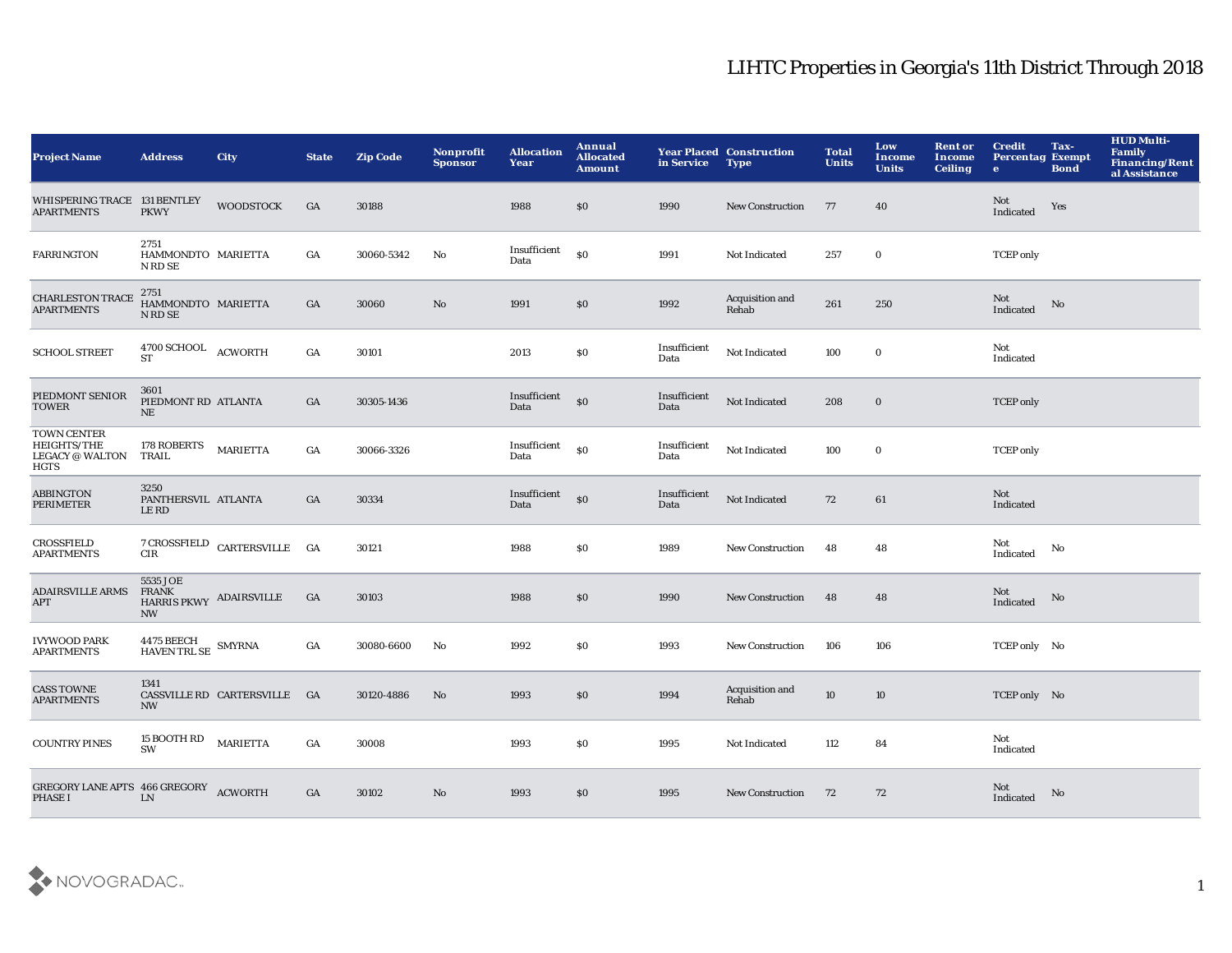| <b>Project Name</b>                                                         | <b>Address</b>                                     | City                                                       | <b>State</b> | <b>Zip Code</b> | Nonprofit<br><b>Sponsor</b> | <b>Allocation</b><br>Year | Annual<br><b>Allocated</b><br><b>Amount</b> | in Service | <b>Year Placed Construction</b><br><b>Type</b> | <b>Total</b><br><b>Units</b> | Low<br>Income<br><b>Units</b> | <b>Rent or</b><br>Income<br><b>Ceiling</b> | <b>Credit</b><br><b>Percentag Exempt</b><br>$\bullet$ | Tax-<br><b>Bond</b> | <b>HUD Multi-</b><br><b>Family</b><br><b>Financing/Rent</b><br>al Assistance |
|-----------------------------------------------------------------------------|----------------------------------------------------|------------------------------------------------------------|--------------|-----------------|-----------------------------|---------------------------|---------------------------------------------|------------|------------------------------------------------|------------------------------|-------------------------------|--------------------------------------------|-------------------------------------------------------|---------------------|------------------------------------------------------------------------------|
| <b>GREGORY LANE</b><br>APARTMENTS, PHASE 465 GREGORY ACWORTH<br>$_{\rm II}$ |                                                    |                                                            | GA           | 30102-7530      | No                          | 1993                      | <b>SO</b>                                   | 1995       | <b>New Construction</b>                        | 40                           | 38                            |                                            | TCEP only No                                          |                     |                                                                              |
| MEADOW CROSSING 658 KIOWA DR MARIETTA<br><b>APARTMENTS</b>                  | $\rm NE$                                           |                                                            | GA           | 30060           |                             | 1993                      | \$0                                         | 1995       | Not Indicated                                  | 86                           | 78                            |                                            | Not<br>Indicated                                      |                     |                                                                              |
| HICKORY KNOLL<br><b>APARTMENTS</b>                                          | 800 OAKDALE CANTON<br>RD                           |                                                            | GA           | 30114           | No                          | 1993                      | SO.                                         | 1995       | <b>New Construction</b>                        | 145                          | 143                           |                                            | 70%<br>present<br>value                               | No                  |                                                                              |
| <b>CONNALLY DRIVE</b><br><b>HOME - MARIETTA</b>                             | $1507$ CHURCH $$\tt MARIETTA$$<br><b>ST EXT NE</b> |                                                            | GA           | 30060           |                             | 1993                      | \$0                                         | 1995       | Not Indicated                                  | 54                           | $\bf{0}$                      |                                            | Not<br>Indicated                                      |                     |                                                                              |
| <b>CROSSFIELD</b><br><b>APARTMENTS II</b>                                   |                                                    | $7$ CROSSFIELD $\,$ CARTERSVILLE $\,$ GA $\,$ CIR BLDG $1$ |              | 30121-4229      | No                          | 1994                      | <b>SO</b>                                   | 1996       | <b>New Construction</b>                        | 24                           | 24                            |                                            | TCEP only No                                          |                     |                                                                              |
| <b>CRESTWOOD PARK</b>                                                       | $925~\mbox{G} \mbox{RESHAM}$ MARIETTA AVE NE       |                                                            | GA           | 30060           | No                          | 1996                      | \$356,695                                   | 1997       | <b>New Construction</b>                        | 60                           | 60                            |                                            | Not<br>Indicated                                      | No                  |                                                                              |
| PACE/ETOWAH<br><b>VILLAGE</b>                                               | RD                                                 | 366 OLD MILL CARTERSVILLE GA                               |              | 30120-8461      | No                          | 1995                      | <b>SO</b>                                   | 1997       | <b>New Construction</b>                        | 95                           | 95                            |                                            | TCEP only No                                          |                     |                                                                              |
| <b>SOMERSET CLUB</b><br><b>APARTMENTS</b>                                   | 91 SOMERSET<br>CLUB DR SE                          | CARTERSVILLE GA                                            |              | 30121-8164      | No                          | 2002                      | \$0                                         | 2004       | <b>New Construction</b>                        | 120                          | $\bf{0}$                      |                                            | TCEP only No                                          |                     |                                                                              |
| <b>ALTA RIDGE WALK</b>                                                      | 1 ELENA WAY WOODSTOCK                              |                                                            | GA           | 30188-7890      | No                          | 2002                      | \$586,488                                   | 2004       | <b>New Construction</b>                        | 340                          | $\bf{0}$                      |                                            | TCEP only No                                          |                     |                                                                              |
| <b>HEARTHSTONE</b><br>LANDING                                               | 100<br>HEARTHSTON CANTON<br>E LANDING DR           |                                                            | GA           | 30114-3150      | No                          | 2002                      | \$414,873                                   | 2004       | <b>New Construction</b>                        | 72                           | 57                            |                                            | 60% AMGI TCEP only No                                 |                     |                                                                              |
| <b>WINGATE FALLS</b>                                                        | $4801\, \mathtt{BAKER}$ ACWORTH GROVE RD NW        |                                                            | GA           | 30101-6323      | No                          | 1997                      | \$0                                         | 1998       | <b>New Construction</b>                        | 192                          | $\bf{0}$                      |                                            | TCEP only No                                          |                     |                                                                              |
| <b>GENESIS GARDENS</b>                                                      | 9100 CASCADE-<br>PALMETTO<br><b>HWY</b>            | <b>ATLANTA</b>                                             | GA           | 30326           | No                          | 1996                      | \$481,714                                   | 1999       | <b>New Construction</b>                        | 118                          | 118                           |                                            | TCEP only No                                          |                     |                                                                              |
| <b>CANTERBURY RIDGE</b><br><b>APTS</b>                                      | 101<br>CANTERBUR<br><b>RDG PKWY</b>                | <b>CANTON</b>                                              | GA           | 30114           | No                          | 1998                      | \$0                                         | 1999       | <b>New Construction</b>                        | 212                          | $\bf{0}$                      |                                            | Not<br>Indicated                                      | No                  |                                                                              |

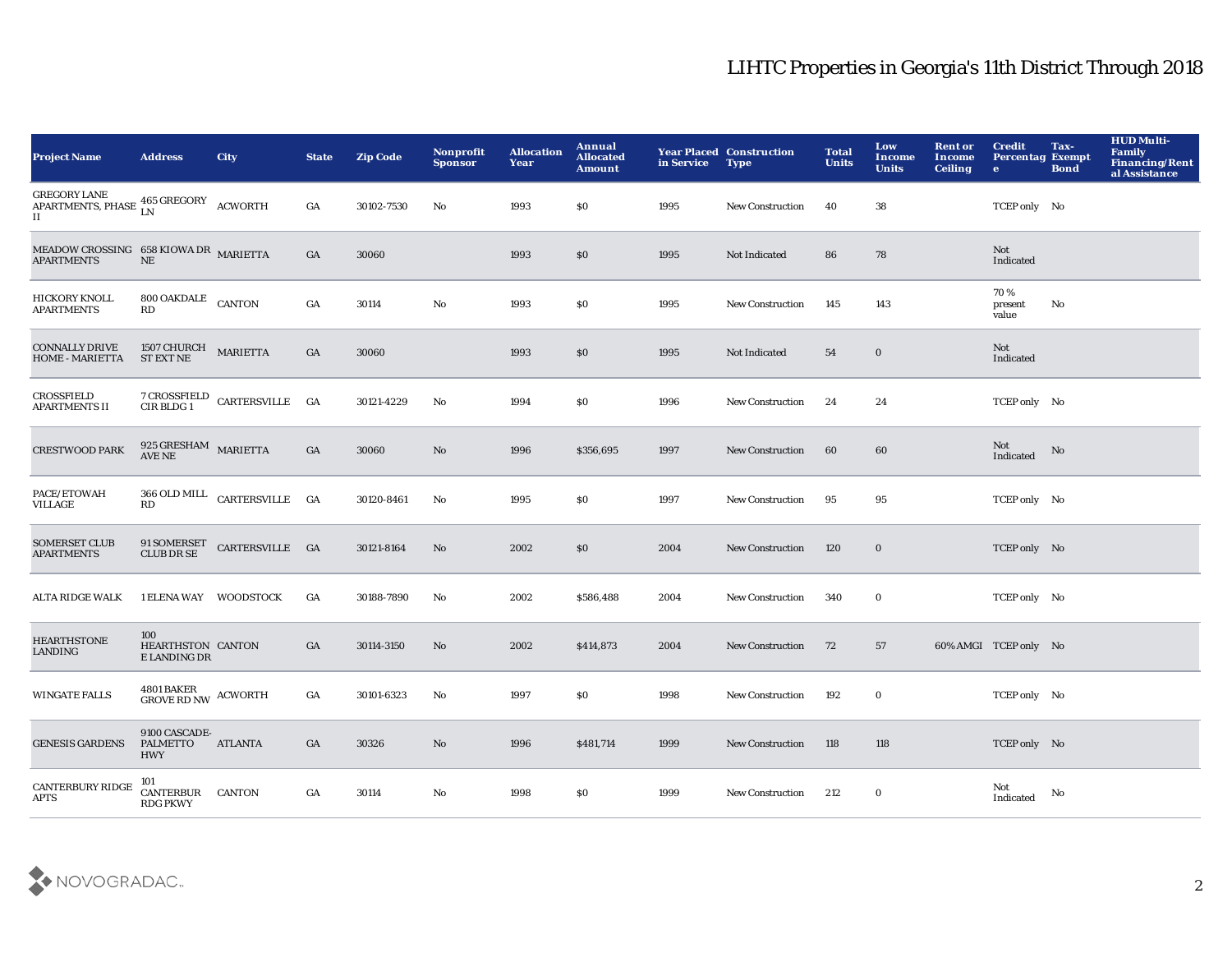| <b>Project Name</b>                                              | <b>Address</b>                                  | <b>City</b>     | <b>State</b>     | <b>Zip Code</b> | Nonprofit<br><b>Sponsor</b> | <b>Allocation</b><br>Year | Annual<br><b>Allocated</b><br><b>Amount</b> | in Service | <b>Year Placed Construction</b><br><b>Type</b> | <b>Total</b><br><b>Units</b> | Low<br>Income<br><b>Units</b> | <b>Rent or</b><br>Income<br><b>Ceiling</b> | <b>Credit</b><br><b>Percentag Exempt</b><br>$\bullet$ | Tax-<br><b>Bond</b> | <b>HUD Multi-</b><br><b>Family</b><br><b>Financing/Rent</b><br>al Assistance |
|------------------------------------------------------------------|-------------------------------------------------|-----------------|------------------|-----------------|-----------------------------|---------------------------|---------------------------------------------|------------|------------------------------------------------|------------------------------|-------------------------------|--------------------------------------------|-------------------------------------------------------|---------------------|------------------------------------------------------------------------------|
| THE COVE<br><b>APARTMENTS</b>                                    | 90 LIBERTY<br><b>SQUARE DR</b><br>NE            | CARTERSVILLE GA |                  | 30121-8054      | No                          | 1998                      | \$0                                         | 2000       | <b>New Construction</b>                        | 60                           | 60                            |                                            | TCEP only No                                          |                     |                                                                              |
| <b>COLUMBIA CREEK</b>                                            | 100 SANDY CIR WOODSTOCK                         |                 | GA               | 30188           | No                          | 1999                      | \$0                                         | 2001       | New Construction                               | 172                          | 137                           |                                            | Not<br>Indicated                                      | No                  |                                                                              |
| CANTON MILL LOFTS RIVERSTONE CANTON                              | 550<br><b>PKWY</b>                              |                 | GA               | 30114           | $\rm No$                    | 1999                      | \$0                                         | 2001       | <b>New Construction</b>                        | 313                          | $\mathbf 0$                   |                                            | Not<br>Indicated                                      | No                  |                                                                              |
| <b>ALEXANDER RIDGE</b><br><b>APARTMENTS</b>                      | 102<br><b>ALEXANDER</b><br>DR                   | <b>CANTON</b>   | $_{\mathrm{GA}}$ | 30114-8261      | No                          | 2000                      | \$0                                         | 2001       | New Construction                               | 174                          | $\bf{0}$                      |                                            | TCEP only No                                          |                     |                                                                              |
| <b>CHEROKEE SUMMIT</b>                                           | <b>5920 BELLS</b><br><b>FERRY RD</b>            | <b>ACWORTH</b>  | GA               | 30102-1411      | $\rm No$                    | 2000                      | \$0                                         | 2001       | <b>New Construction</b>                        | 272                          | $\bf{0}$                      |                                            | TCEP only No                                          |                     |                                                                              |
| <b>HERITAGE AT</b><br><b>MADISON POINTE</b>                      | 1561<br>STONEBRIDGE WOODSTOCK<br><b>PARKWAY</b> |                 | GA               | 30189-1600      | No                          | 2009                      | \$0                                         | 2001       | <b>New Construction</b>                        | 100                          | $\bf{0}$                      |                                            | TCEP only No                                          |                     |                                                                              |
| <b>LAURELS AT</b><br><b>GREENWOOD</b>                            | 1215<br>GREENWOOD CANTON<br><b>DRIVE</b>        |                 | GA               | 30114           | No                          | 2000                      | \$756,284                                   | 2001       | <b>New Construction</b>                        | 142                          | 140                           |                                            | TCEP only No                                          |                     |                                                                              |
| <b>ALTA RIDENOUR SR</b><br><b>APARTMENTS</b>                     | 1350<br>RIDENOUR<br><b>BLVD NW</b>              | <b>KENNESAW</b> | GA               | 30152           | No                          | 2003                      | \$595,505                                   | 2005       | <b>New Construction</b>                        | 252                          | $\bf{0}$                      |                                            | Not<br>Indicated                                      | No                  |                                                                              |
| <b>CASWYCK TRAIL</b><br><b>APARTMENTS</b>                        | <b>2665 FAVOR</b><br><b>RD SW</b>               | <b>MARIETTA</b> | GA               | 30060-5237      | No                          | 2004                      | \$0                                         | 2005       | <b>New Construction</b>                        | 403                          | $\bf{0}$                      |                                            | TCEP only No                                          |                     |                                                                              |
| <b>LAKESIDE VISTA</b><br><b>APARTMENTS</b>                       | 2100 ELLISON<br><b>LAKES DR NW</b>              | <b>KENNESAW</b> | GA               | 30152-6732      | No                          | 2003                      | \$597,445                                   | 2005       | <b>New Construction</b>                        | 62                           | $\bf{0}$                      |                                            | TCEP only No                                          |                     |                                                                              |
| <b>WALTON RIDENOUR</b><br><b>APARTMENTS</b>                      | 1425<br>RIDENOUR<br><b>BLVD NW</b>              | <b>KENNESAW</b> | GA               | 30152-4567      | No                          | 2003                      | \$652,937                                   | 2005       | <b>New Construction</b>                        | 260                          | 234                           |                                            | 60% AMGI TCEP only No                                 |                     |                                                                              |
| COBBLESTONE<br><b>APARTMENTS</b>                                 | 347 PAT MELL MARIETTA<br><b>ROAD</b>            |                 | GA               | 30060           | No                          | 2004                      | \$0                                         | 2006       | <b>New Construction</b>                        | 244                          | $\bf{0}$                      |                                            | TCEP only No                                          |                     |                                                                              |
| LEGACY AT WALTON 1400 ROBERTA MARIETTA<br><b>VILLAGE PHASE I</b> | DR SW                                           |                 | GA               | 30008           | $\mathbf{N}\mathbf{o}$      | 2005                      | \$750,000                                   | 2007       | <b>New Construction</b>                        | 126                          | 87                            | 60% AMGI                                   | Not<br>Indicated                                      | No                  |                                                                              |

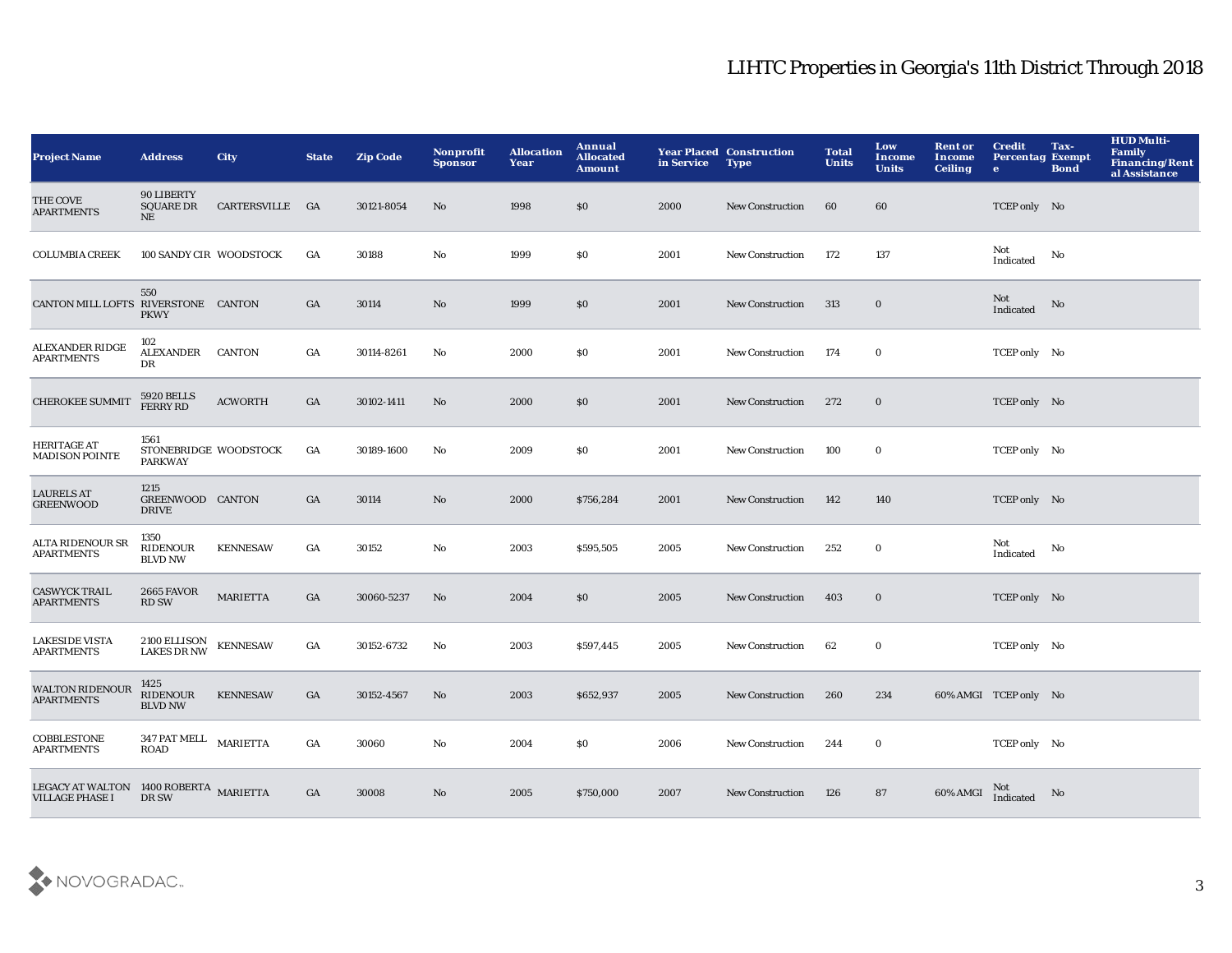| <b>Project Name</b>                                               | <b>Address</b>                                          | <b>City</b>     | <b>State</b> | <b>Zip Code</b> | Nonprofit<br><b>Sponsor</b> | <b>Allocation</b><br>Year | Annual<br><b>Allocated</b><br><b>Amount</b> | in Service | <b>Year Placed Construction</b><br><b>Type</b> | <b>Total</b><br><b>Units</b> | Low<br><b>Income</b><br><b>Units</b> | <b>Rent or</b><br>Income<br><b>Ceiling</b> | <b>Credit</b><br><b>Percentag Exempt</b><br>$\bullet$ | Tax-<br><b>Bond</b> | <b>HUD Multi-</b><br><b>Family</b><br><b>Financing/Rent</b><br>al Assistance |
|-------------------------------------------------------------------|---------------------------------------------------------|-----------------|--------------|-----------------|-----------------------------|---------------------------|---------------------------------------------|------------|------------------------------------------------|------------------------------|--------------------------------------|--------------------------------------------|-------------------------------------------------------|---------------------|------------------------------------------------------------------------------|
| <b>RIVERSTOCK FKA</b><br><b>COLUMBIA CREEK</b>                    | 50 SANDY CIR WOODSTOCK                                  |                 | GA           | 30188-6884      | No                          | 1999                      | \$0                                         | 2001       | <b>New Construction</b>                        | 172                          | $\bf{0}$                             |                                            | <b>TCEP</b> only                                      |                     |                                                                              |
| <b>HIGHLAND COURT</b><br><b>SR RESIDENCE</b>                      | 4150 GEORGE<br><b>BUSBEE PKWY KENNESAW</b><br><b>NW</b> |                 | GA           | 30144           | $\rm No$                    | 2001                      | \$61,238                                    | 2003       | <b>New Construction</b>                        | 122                          | 94                                   |                                            | Not<br>Indicated                                      | No                  |                                                                              |
| THE PEAKS AT BELLS<br><b>FERRY</b>                                | 100 PEAKS RDG ACWORTH                                   |                 | GA           | 30102-1953      | No                          | 2001                      | \$499,278                                   | 2003       | <b>New Construction</b>                        | 248                          | 148                                  |                                            | TCEP only No                                          |                     |                                                                              |
| <b>RIVER RIDGE AT</b><br><b>CANTON</b>                            | 100 RIVER<br><b>RIDGE DR</b>                            | <b>CANTON</b>   | GA           | 30114-7037      | No                          | 2001                      | \$697,863                                   | 2003       | <b>New Construction</b>                        | 356                          | $\bf{0}$                             |                                            | TCEP only No                                          |                     |                                                                              |
| COBBLESTONE<br>LANDING                                            | 3050 COBB<br><b>PKWY NW</b>                             | <b>KENNESAW</b> | GA           | 30152-6542      | No                          | 2002                      | \$188,920                                   | 2003       | <b>New Construction</b>                        | 172                          | $\bf{0}$                             |                                            | TCEP only No                                          |                     |                                                                              |
| <b>HIGHLAND COURT</b>                                             | 4150 GEORGE<br><b>BUSBEE PKWY KENNESAW</b><br><b>NW</b> |                 | GA           | 30144-0800      | No                          | 2001                      | \$61,238                                    | 2003       | <b>New Construction</b>                        | 122                          | $\bf{0}$                             |                                            | <b>TCEP</b> only                                      |                     |                                                                              |
| LEGACY AT WALTON 1400 ROBERTA MARIETTA<br><b>VILLAGE</b>          | DR SW                                                   |                 | GA           | 30008-3896      | No                          | 2005                      | \$777,742                                   | 2007       | <b>New Construction</b>                        | 126                          | $\bf{0}$                             |                                            | <b>TCEP</b> only                                      |                     |                                                                              |
| RETREAT AT DORSEY 118 HAYNES ST MARIETTA<br><b>MANOR</b>          | $\rm NE$                                                |                 | GA           | 30060-1957      | No                          | 2007                      | <b>SO</b>                                   | 2009       | <b>New Construction</b>                        | 72                           | $\bf{0}$                             |                                            | TCEP only No                                          |                     |                                                                              |
| <b>GALLERIA MANOR OF</b><br><b>SMYRNA</b>                         | 2731<br><b>WOODLAND</b><br>TER SE                       | <b>SMYRNA</b>   | GA           | 30080-2607      | No                          | 2008                      | SO.                                         | 2011       | <b>New Construction</b>                        | 88                           | $\bf{0}$                             |                                            | TCEP only No                                          |                     |                                                                              |
| LEGACY AT WALTON 1400 ROBERTA MARIETTA<br><b>VILLAGE PHASE II</b> | DR SW                                                   |                 | GA           | 30008           | No                          | 2009                      | \$950                                       | 2011       | <b>New Construction</b>                        | 78                           | $\bf{0}$                             |                                            | Not<br>Indicated                                      | $\mathbf{No}$       |                                                                              |
| SHANGRI-LA PARK                                                   | 69 GILREATH<br><b>RD NW</b>                             | CARTERSVILLE GA |              | 30121-5016      | No                          | 2010                      | \$901,989                                   | 2011       | <b>New Construction</b>                        | 72                           | 72                                   |                                            | TCEP only No                                          |                     |                                                                              |
| <b>TOWER AT DORSEY</b><br><b>MANOR</b>                            | 212 LEMON ST MARIETTA<br>$\rm{NE}$                      |                 | GA           | 30060-1645      | No                          | 2008                      | \$26,995                                    | 2011       | Acquisition and<br>Rehab                       | 81                           | $\mathbf 0$                          |                                            | TCEP only No                                          |                     |                                                                              |
| LEGACY AT WALTON 1570 ROBERTA MARIETTA<br><b>VILLAGE PHASE 2</b>  | DR SW                                                   |                 | GA           | 30008-3804      | No                          | 2009                      | <b>\$950</b>                                | 2011       | <b>New Construction</b>                        | 78                           | $\bf{0}$                             |                                            | <b>TCEP</b> only                                      |                     |                                                                              |